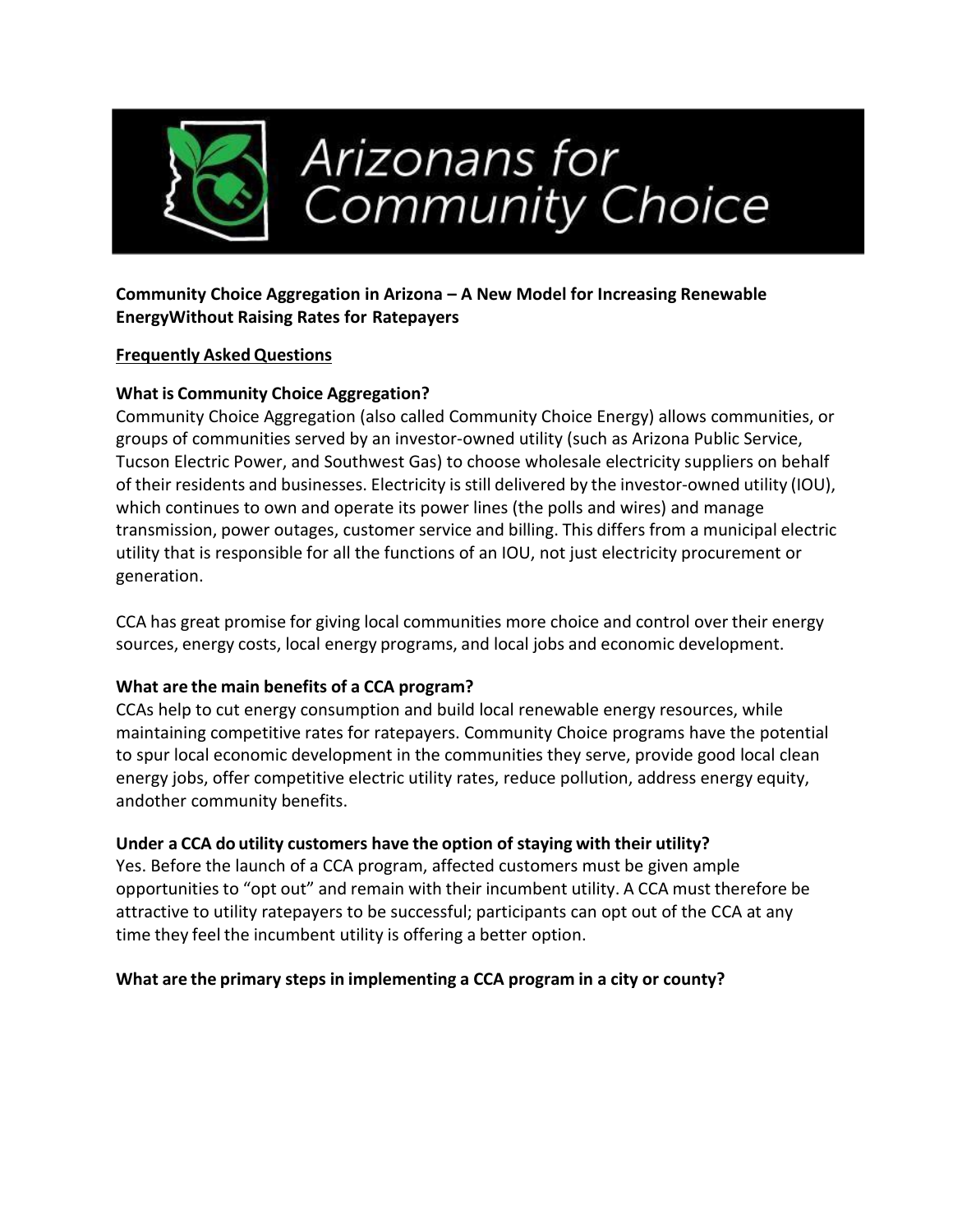- Implementing locally developed renewable energy using private and public capital and variousfinancial instruments and incentive programs
- Setting electricity rates for all classes of residential and commercial customers in the program
- Interfacing with the incumbent utility for delivery of electricity, and for billing and servicing
- Marketing and education outreach on the benefits of the Community Choice program to electricity customer
- Reporting progress to local government and community stakeholders, and involving them in setting rates, policies, programs, and priorities

## **In addition to increasing renewable and clean energy at competitive rates, what are someother benefits of CCAs?**

Once a CCA is underway, it can generate profits and rather than pass net revenues back to IOUshareholders, the CCA can invest in new programs or develop local energy resources, i.e., localsolar and wind farms, electrification of transportation, energy efficiency programs, etc. For example, Peninsula Clean Energy (PCE), a CCA in San Mateo County, California generated enough profits to invest in a newly constructed, 200 megawatt, utility-scale solar farm in the California Central Valley. This project has created hundreds of jobs and makes it possible for PCE to provide 100% renewable energy to customers by 2025, without increasing rates. PCE also used is surplus revenues to invest in 3500 EV charging stations around the County, and is paying customers incentives to switch from gas to electric vehicles.

A CCA allows a city or county to fill out the other services it provides, from libraries, to roads, to police and fire. Now cities and counties will be able to protect citizens with more energy services than they are getting from utilities, with more carbon-free sourced energy, like solar, wind, energyefficiency, energy storage, etc.

### **How are CCAs administered?**

CCAs are administered in different ways. Some municipalities set up a department within city government to run a community choice program. Other CCAs operate under a joint powers agency (JPA) that serves as a public, non-profit agency on behalf of a County or multiple municipalities joining together to form a CCA. Through the JPA structure, any surplus funds generated by the CCA are shared and reinvested back into the community in the form of new energy projects and programs.

## **How would development of local energy resources be financed? Can the state of Arizona use these financing mechanisms?**

Both municipalities and counties can provide loans from general funds to cover startup costs, until the CCA is operational and ratepayer revenues cover the costs. Some CCAs that wish to develop local energy resources can get private capital. For example, to build a larger grid-side solar installation, the CCA could utilize power purchase agreements (PPA) whereby a third party owns, constructs and maintains the energy generation facility. The CCA would buy the power generated from the solar project and the private investor of the project would receive a tax credit.